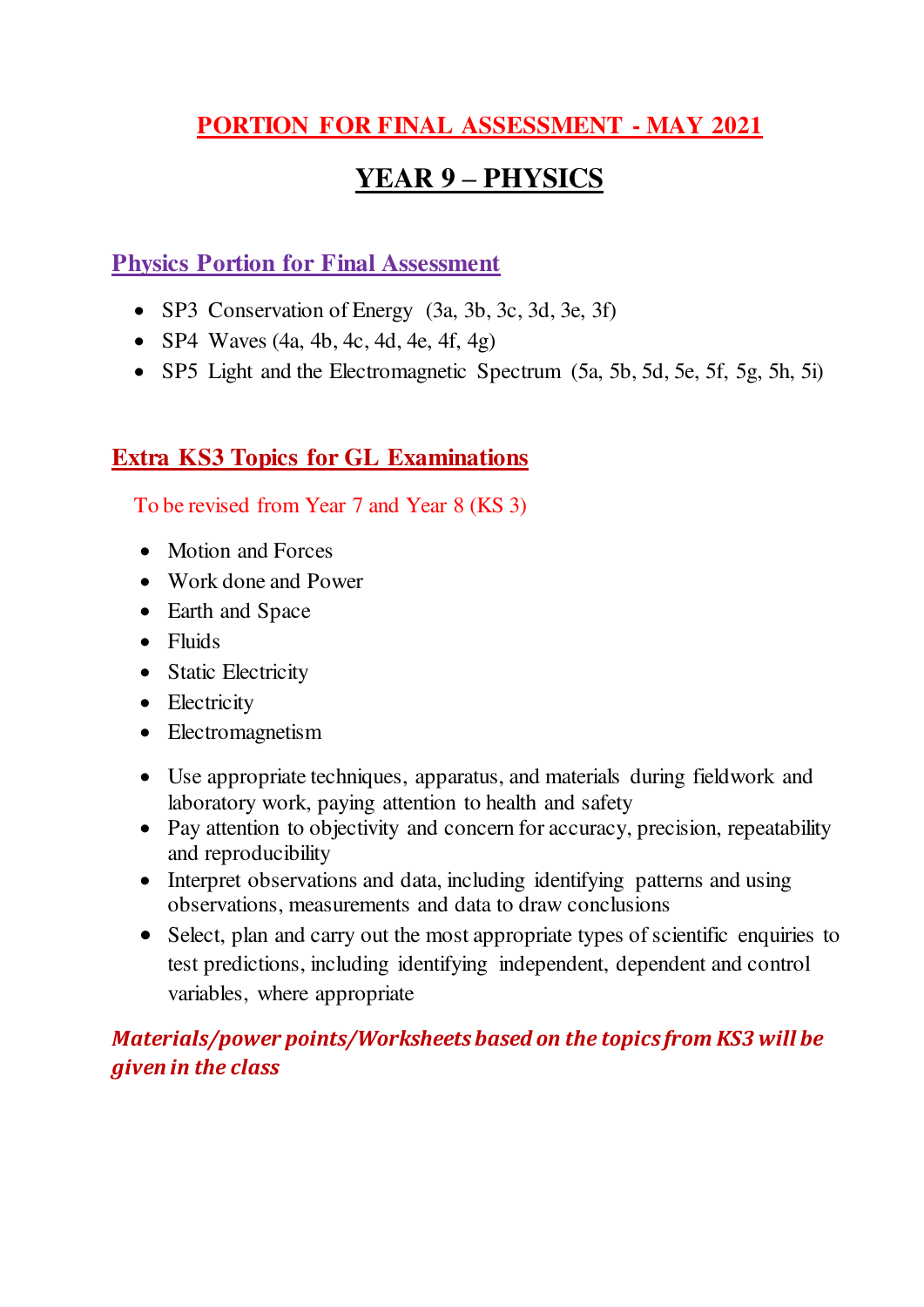# **YEAR 10 – PHYSICS**

**Physics Portion for Final Assessment** 

**SP1** Motion (1a, 1b, 1c, 1d)

**SP2** Motion and Forces (2a, 2b, 2c, 2d, 2e, 2f, 2g, 2h, 2i)

**SP3** Conservation of energy (3a, 3b, 3c, 3d, 3e, 3f)

**SP4** Waves (4a, 4b, 4c, 4d, 4e, 4f, 4g)

**SP5** Light and the Electromagnetic Spectrum (5a, 5b, 5c, 5d, 5e, 5f, 5g, 5h, 5i)

**SP 8a** Work and power

## **Extra KS3 Topics for GL Examinations**

To be revised from Year  $-7$  and Year  $-8$  (KS 3)

- Earth and space
- Fluids
- Static electricity
- Electricity
- Electromagnetism
- Use appropriate techniques, apparatus, and materials during fieldwork and laboratory work, paying attention to health and safety
- Pay attention to objectivity and concern for accuracy, precision, repeatability and reproducibility
- Interpret observations and data, including identifying patterns and using observations, measurements and data to draw conclusions
- Select, plan and carry out the most appropriate types of scientific enquiries to test predictions, including identifying independent, dependent and control variables, where appropriate
- The number of observations or measurements that need to be made and their range and values to ensure reliability of evidence
- Work quantitatively, using appropriate mathematical conventions and using S.I. units appropriate to their work, e.g. Kg, s, n, m, j, w
- When carrying out a fair test, control variables appropriately and identify any variables that cannot be readily controlled

## *Materials/power points/Worksheets based on the topics from KS3 will be given in the class*